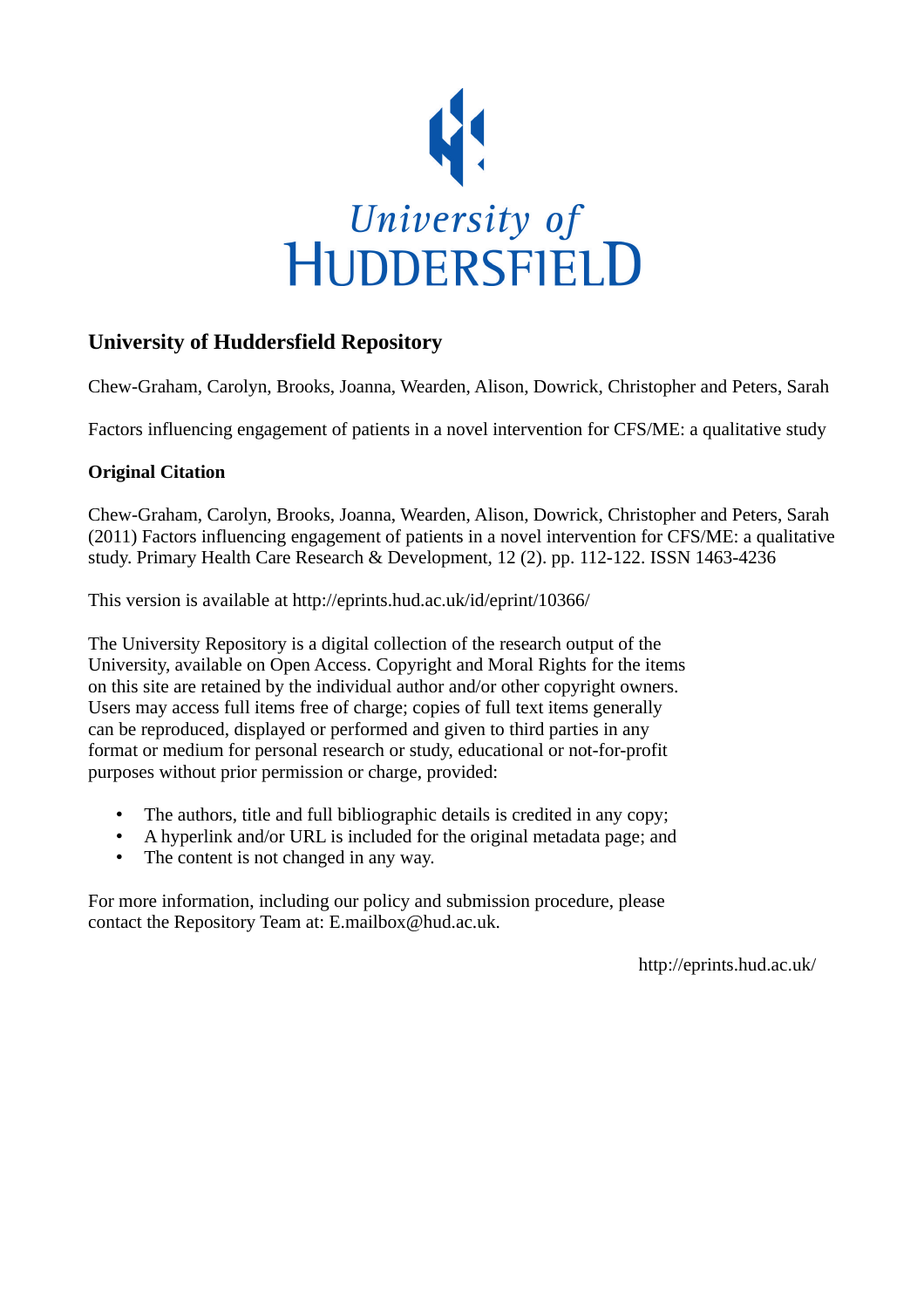# Factors influencing engagement of patients in a novel intervention for CFS/ME: a qualitative study

#### $\bf$  Carolyn Chew-Graham $^1$ , Joanna Brooks $^{2, a}$ , Alison Wearden $^3$ , Christopher Dowrick $^4$  and Sarah Peters $^5$

<sup>1</sup>Professor of Primary Care, School of Community-Based Medicine, University of Manchester, Manchester, UK <sup>2</sup>Research Associate, School of Psychological Sciences, University of Manchester, Manchester, UK <sup>3</sup> Reader in Psychology, School of Psychological Sciences, University of Manchester, Manchester, UK 4 Professor of Primary Medical Care, School of Population, Community and Behavioural Sciences, University of Liverpool, Liverpool, UK

<sup>5</sup>Senior Lecturer in Psychology, School of Psychological Sciences, University of Manchester, Manchester, UK

Aim: To establish what factors are important for patients to engage in a new intervention for chronic fatigue syndrome/myalgic encephalomyelitis (CFS/ME) and make recommendations to general practitioners (GPs) on preparing a patient for referral to such a service. Background: NICE guidelines recommend a prominent role for primary care in the management of patients with CFS/ME, with prompt diagnosis and appropriate referral for evidence-based treatments. **Methods:** A qualitative study nested within a multi-centre randomised controlled trial of two new nurse therapist delivered interventions. Semi-structured interviews carried out with 19 patients who had received pragmatic rehabilitation (PR) in the trial. Interviews were transcribed verbatim and an iterative approach used to develop themes from the data set. Findings: Factors that influence whether or not a patient engages with PR for CFS/ME are ensuring that the patient feels accepted and believed, that they accept the diagnosis, and that the model implicated by the treatment offered to the patient matches the model of illness held by the patient. If patients hold a clearly incompatible model of their illness, it is unlikely that they will engage with, and successfully complete, therapy. It is vital that the GP elicits and explores such illness beliefs either before making a referral to maximise patient engagement in therapy, or that an initial session with the therapist explores attitudes to the treatment model offered and then works with the patient's model.

Key words: chronic fatigue syndrome/myalgic encephalitis; engagement; pragmatic rehabilitation; qualitative methods

*Received 28 January 2010; accepted 10 August 2010; first published online 1 October 2010*

#### Introduction

Chronic fatigue syndrome/myalgic encephalomyelitis (CFS/ME) is a symptomatically defined condition characterised by a minimum of six

months severe physical and mental fatigue of new onset which cannot be explained by other medical causes (Fukuda et al., 1994). Functional impairment is substantial and a number of other physical, cognitive, and neuropsychiatric symptoms may be present (CFS/ME WG, 2002). Prevalence estimates vary but the Joint Working Group's 2002 report to the UK's Chief Medical Officer (CFS/ME WG, 2002) suggests a population prevalence of at least 0.2–0.4% in the United Kingdom. The condition is associated with high

Correspondence to: Professor Carolyn Chew-Graham, School of Community-Based Medicine, University of Manchester, 5th Floor, Williamson Building, Oxford Road, Manchester M13 9PL, UK. Email: cchew@manchester.ac.uk

<sup>a</sup> Currently Research Fellow, University of Huddersfield.

 $\odot$  Cambridge University Press 2010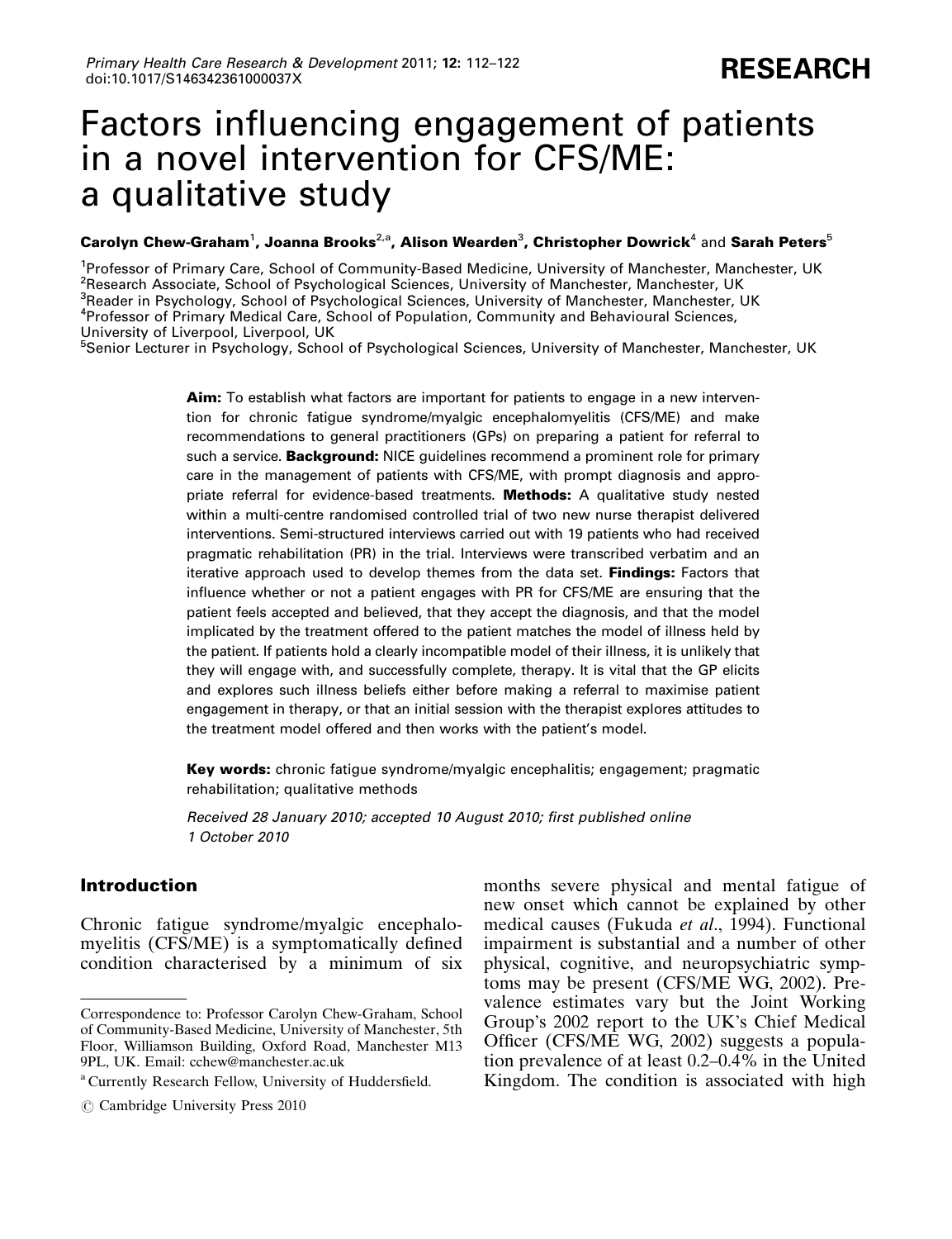levels of disability and healthcare use (McCrone et al., 2003). The annual economic impact of CFS in the United States is estimated to be \$9.1 billion in lost productivity, not including medical costs or disability payments. The average family affected by CFS/ME loses \$20 000 a year in wages and earnings (Fukuda et al., 1994). The prognosis of CFS/ME is variable and it is suggested that only a small minority of patients recover to previous levels of health or functioning (CFS/ME WG, 2002).

A number of different approaches to the management of CFS/ME are used in clinical settings including cognitive behaviour therapy (CBT), graded exercise therapy (GET), and counselling (Sharpe et al., 1996; Whiting et al., 2001; Chambers et al., 2006; Price et al., 2008). Guidelines for treatment provided by the National Institute for Health and Clinical Excellence (NICE) in the United Kingdom (2007) suggest that CBT and GET, delivered by specialist therapists, show the clearest evidence of benefit from the available published research.

NICE guidelines advocate a prominent role for primary care and suggests that healthcare professionals should aim to establish a supportive and collaborative relationship, working in partnership with the adult or child with CFS/ME, family, and carers to facilitate their effective management. The guidelines emphasise the importance of a definitive diagnosis and suggest that referral to a specialist should be made on the basis of the person's needs and symptoms: within six months of presentation to those with mild symptoms, within three to four months to those with moderate symptoms, and immediately to those with severe symptoms.

In 2004, following on from the report to the Chief Medical officer (CFS/ME WG, 2002) the UK Department of Health established a number of local clinical network coordinating centres to support and develop the work of specialist services and local multi-disciplinary teams engaged in the treatment and management of CFS/ME across the country. There are now 13 centres, which provide a range of services including, in some centres, CBT and GET, although there are regional variations in the availability of these treatments and referral practices of general practitioners (GPs) to the services (CFS/ME Service Investment Programme Report, 2004–2006).

Previous literature outlines the negative views and scepticism that GPs express towards people with CFS/ME (Asbring and Närvänen, 2003; Raine et al., 2004). In addition, sufferers have been shown to be dissatisfied with the medical care they receive (Ax *et al.*, 1997) and an adversarial nature to medical consultations has been described (Cooper, 1997). Our previous work suggests that GPs find making the diagnosis of CFS/ME difficult (Chew-Graham et al., 2010) and this at least partly relates to uncertainty over the nature of the condition; it seems that GPs may not have a useful explanatory model about CFS/ ME and that the model may vary between GPs and may, indeed, shift in the course of a GP's career (Chew-Graham et al., 2008). If the GP does not have a model he/she feels comfortable with, then discussing the diagnosis of CFS/ME with a patient may become problematic (Chew-Graham et al., 2008). This may result in difficulties in agreeing the nature of the illness with the patient and negotiating appropriate referral for further management (Chew-Graham et al., 2010).

There is considerable evidence that when people experience a threat to their health such as symptoms or chronic illness, they are motivated to form an understanding or personal model of that threat, to guide their attempts to neutralise the threat, that is to get well (Leventhal *et al.*, 1984). In the case of CFS/ME, where there is no medical explanation for fatigue and often no treatment advice forthcoming, patients struggle to make sense of their illness, and may develop models of their illness in which fluctuating symptoms are interpreted as evidence of bodily damage or relapse (Deary et al., 2007). Cognitive behavioural approaches to CFS/ME may help patients consider whether their personal model of their illness is helpful for them in their attempts to become well.

Pragmatic rehabilitation (PR) is a therapistfacilitated self-management intervention for CFS/ ME, which shares features in common with CBT and GET, but which does not require a specialist CBT or physiotherapist to deliver it. PR conceptualises the symptoms experienced by people with CFS/ME as a consequence of physiological dysregulation, including cardiovascular and muscular deconditioning and disruption of sleep– wake cycles. PR differs from conventional CBT in that the treatment starts with an explicit presentation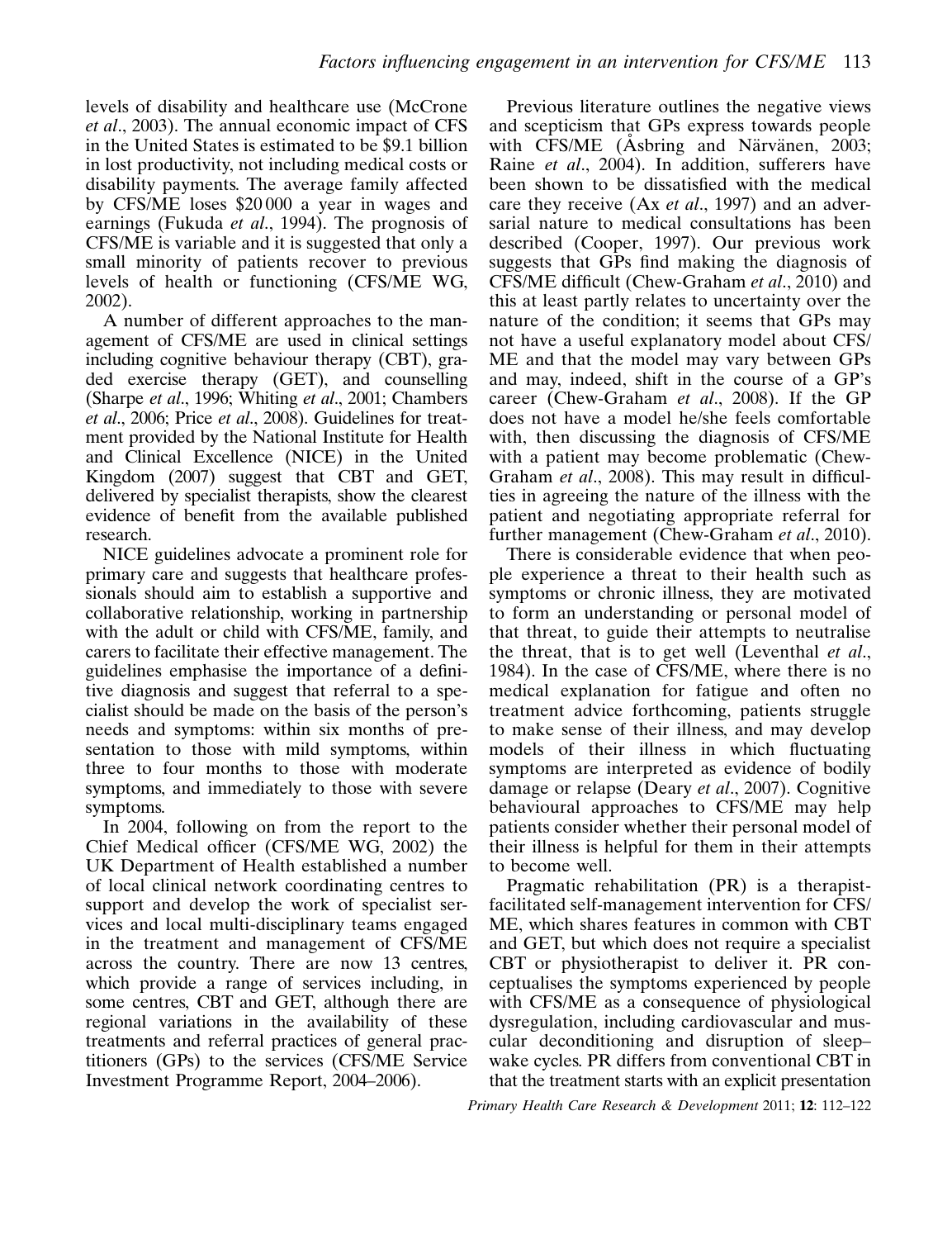of the PR explanatory model for CFS/ME, supported by a referenced manual. Treatment involves a graded activity schedule carefully monitored to be well within the patient's abilities, with gradual increments, regularisation of sleep, and the collaborative development of plans working towards rehabilitation (Wearden and Chew-Graham, 2006). There is evidence that PR is effective in secondary care (Powell et al., 2001) and a recent trial (Wearden et al., 2006) suggests that PR is effective for some patients in primary care, but the effect is not sustained (Wearden et al., 2010). Moss-Morris and Hamilton (2010) suggest that more work is needed to determine for whom PR works best and the factors that make it an acceptable treatment to people with CFS/ME.

This qualitative study aimed to establish the factors which are important for patients to engage in this novel intervention for CFS/ME within a trial (Wearden et al., 2006; 2010) and to extrapolate the findings to make recommendations for the referral process to such a service, were it to be commissioned.

### Methods

The sample was drawn from patients participating in a randomised controlled trial of two nurse-led interventions for CFS/ME in primary care: the FINE trial (Wearden et al., 2006). Patients were recruited from 44 primary care trusts in the North West of England into the trial. Practices were contacted and GPs invited to refer registered patients with CFS/ME to the trial. Patients were considered eligible if they were aged 18 or above, fulfilled the Oxford inclusion criteria for CFS/ ME, scored 70% or less on the SF-36 physical functioning scale (Ware and Sherbourne, 1992) and scored four or more on the 11-item Chalder fatigue scale (Chalder et al., 1993). Following consent, eligible patients were randomised to one of the three arms: PR, supportive listening (SL), or treatment as usual. Full details of the interventions and trial recruitment procedures are provided elsewhere (Wearden et al., 2006).

Sampling for this qualitative study was purposive. A total of 42 patients were interviewed following the completion of the 18-week intervention, of which 19 had been in the PR arm of the trial. Table 1 outlines details of the participants in the

Primary Health Care Research & Development 2011; 12: 112–122

study reported here. Sampling was purposive to achieve mix of gender, age, postcode, and duration of illness (time since diagnosis), SF36 posttreatment and CALPAS scores. Semi-structured interviews were conducted between November 2005 and March 2008. Respondents were interviewed by members of the research team in their own homes. Interview guides provided a flexible framework for questioning and explored a number of areas including patients' views on the treatment intervention. The interviewer used a combination of open questions to elicit free responses, and focused questions for probing and prompting. Interviews lasted between about 30 and 90 minutes. Interviews were digitally recorded and transcribed verbatim.

Analysis proceeded in parallel with the interviews and was inductive. Coding was informed by the accumulating data and continuing thematic analysis (Malterud, 2001). Transcripts were read and discussed by researchers from different professional backgrounds: primary care and psychology (Henwood and Pidgeon, 1992). Thematic categories were identified in initial interviews which were then tested or explored in subsequent interviews where disconfirmatory evidence was sought (Strauss and Corbin, 1998). Interpretation and coding of the data were undertaken by all the authors and the themes were agreed upon through discussion. An overall set of master themes was identified and a comprehensive corpus of extracts supporting each theme produced.

The narrative account reported below focuses on the factors that influence engagement in the PR intervention from the perspective of patients. This analysis aimed to identify the meaning of the experiences being reported, particularly with respect to the experiences within the patient-trial nurse encounter. Data reporting other aspects of this study are reported elsewhere (Chew-Graham et al., 2008; Peters et al., in preparation). In reporting the final analysis, data are presented from transcripts of interviews of participants who had been in the PR arm of the trial, to illustrate the range and commonality of meaning of each category of analysis. Although qualitative analysis of this type is inevitably subjective, extracts allow the reader to make their own assessments of the interpretations made. The wide use of verbatim extracts is intended to attest to the credibility of the final account.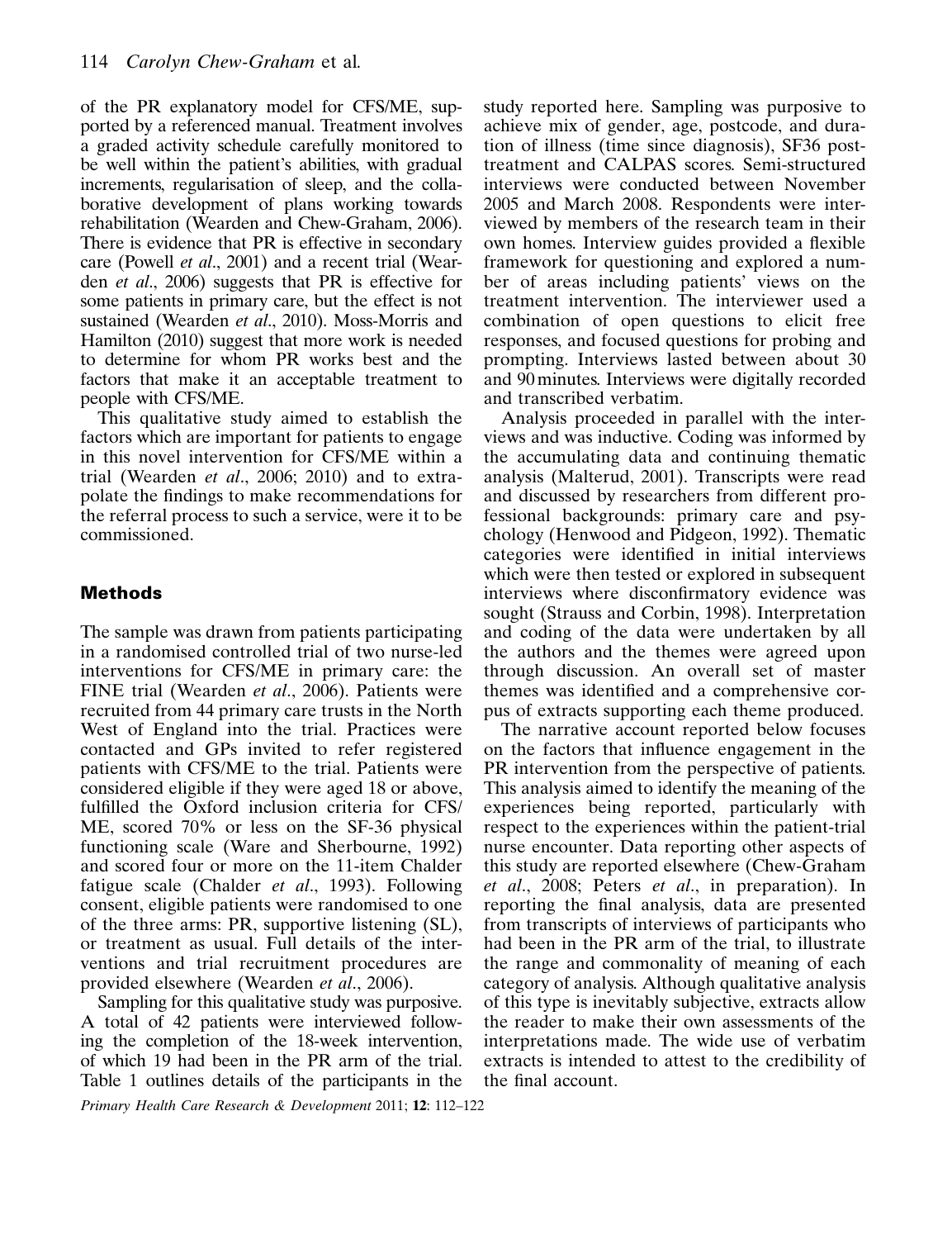| ID                | Sex    | Age | Marital status  | Townsend <sup>a</sup><br>deprivation score | Months since<br>diagnosis | Sf-36 change<br>scores (baseline,<br>20 week <sup>b</sup> | Calpas score<br>post treatment <sup>c</sup> |
|-------------------|--------|-----|-----------------|--------------------------------------------|---------------------------|-----------------------------------------------------------|---------------------------------------------|
| 1                 | Female | 45  | Cohabiting      | 7                                          | 9 months                  | $-10(10, 0)$                                              | 100                                         |
| 3                 | Female | 25  | Single          | 7                                          | 1.5 years                 | 0(25, 25)                                                 | 50                                          |
| 5                 | Male   | 20  | Single          | 3                                          | 3.5 years                 | 15 (60, 75)                                               | 80                                          |
| 6                 | Female | 37  | Single          |                                            | 1 year 3 months           | 65 (20, 85)                                               | 100                                         |
| 10                | Male   | 38  | Single          |                                            | 16 years                  | Missing (15,<br>missing)                                  | 50                                          |
| $12 \overline{ }$ | Male   | 47  | Married         | 7                                          | 1 year                    | 5(25, 30)                                                 | Missing                                     |
| 20                | Female | 41  | Married         | -3                                         | 16 years                  | 10(20, 30)                                                | Missing                                     |
| 22                | Female | 30  | Single          | - 1                                        | 8.5 years                 | 35(35, 70)                                                | 80                                          |
| 23                | Female | 58  | <b>Divorced</b> | $-4$                                       | 6 years                   | $-35(35, 0)$                                              | 80                                          |
| 26                | Female | 43  | Single          |                                            | 2 years                   | 10(45, 55)                                                | 70                                          |
| 28                | Female | 23  | Married         | 0                                          | 10 months                 | $-10(55, 45)$                                             | 70                                          |
| 29                | Female | 29  | Cohabiting      | 5                                          | 1 year                    | Missing (35,<br>missing)                                  | 90                                          |
| 30                | Female | 34  | Single          |                                            | 3 years                   | 10(50, 60)                                                | 100                                         |
| 32                | Male   | 60  | Married         | $-3$                                       | 8 years                   | 40 (25, 65)                                               | 100                                         |
| 35                | Male   | 58  | Married         |                                            | 18 years                  | 5(0, 5)                                                   | 50                                          |
| 37                | Female | 53  | Married         | -5                                         | 1 year                    | 0(30, 30)                                                 | 100                                         |
| 38                | Female | 27  | Cohabiting      |                                            | 4 years                   | 60 (35, 95)                                               | Missing                                     |
| 40                | Male   | 48  | Married         | 0                                          | 9 years                   | 25 (45, 70)                                               | 60                                          |
| 41                | Female | 61  | Married         | $\overline{2}$                             | 10 years                  | 20 (10, 30)                                               | 50                                          |

Table 1 Participant details

<sup>a</sup>Townsend P, Philmore P, Beattie A. *Health Deprivation: Inequality and the North.* London: Croom Helm; 1988. b<br>bScores range from 0 (lowest functioning) to 100 (highest functioning). Change scores 20 week – baseline. <sup>c</sup> Scores for response to question 'does the type of treatment you are receiving match your ideas about what helps people with your illness?' Scores range from 0 (not at all) to 100 (very much).

#### Results

Three factors emerged as key in the analysis: i) feeling accepted and believed by the therapist, ii) own acceptance of the diagnosis, and iii) accepting model of illness presented by the therapist.

#### Feeling accepted by the therapist

For many patients, their belief that they were fully understood by the nurse therapist both personally and in terms of their illness condition was emphasised. Talking to someone who listened and understood was described by a number of patients as the most positive part of the treatment intervention:

It was just an understanding from her that I didn't, haven't had from anybody else.

(P30)

For those patients who described feeling understood by the therapist, this was described as a novel experience and in stark contrast to the disbelief and scepticism encountered elsewhere in their encounters with health professionals. Patients often attributed this to the invisibility of the condition:

somebody sitting there saying to you, I know what you are going through and I have got other people who are going through the same thing, and if you look up this booklet, that's exactly you know, you can describe yourself in a booklet and before, I had never really been able to pinpoint myself, or box myself, to anywhere particular. (P28)

Being believed and feeling understood by the therapist emerged as key factors in the formation of a positive relationship. Trial nurses were described in glowing terms both personally and in terms of their professional expertise:

She was a cracker, I couldn't fault her. (P32)

Well she was very encouraging all along and I was very impressed with her whole attitude. (P10)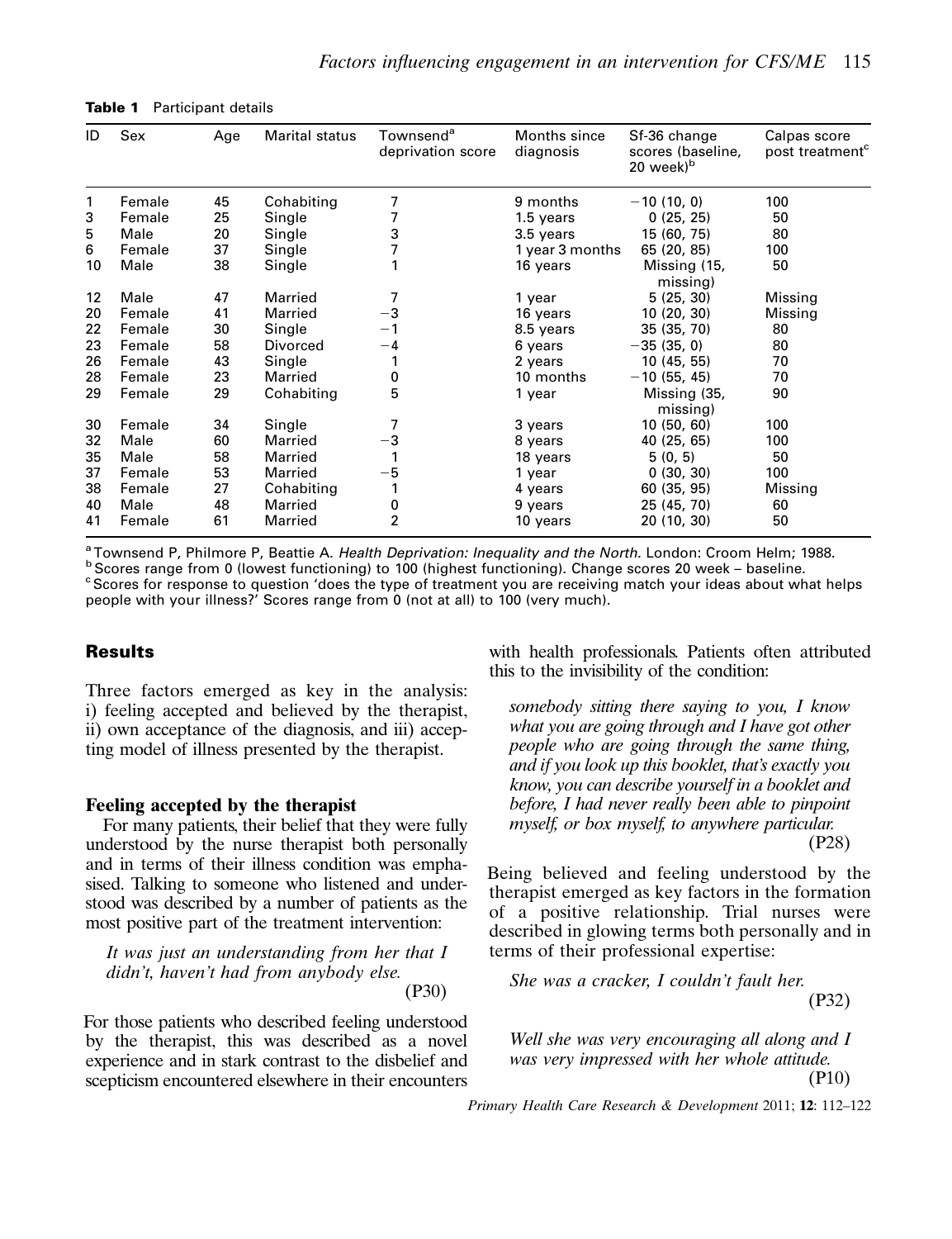However, being heard and understood seemed to be of greater value than the professional medical knowledge attributed to the therapist:

At the actual end of it (treatment), I felt like I had lost somebody really ... I mean you can talk to some people, can't you and obviously I could talk to her because she understood. A lot of people don't understand. She would listen to me and explain things and we were on the correct level.

(P37)

The nurse therapist's understanding of the patient was evidenced for some by her perceived ability to manage their condition flexibly within the treatment protocol and to bring a fresh outside perspective to problems which had appeared insurmountable before.

I think the understanding and listening by [Nurse C]. She understood what my problems were, and she listened to them. Told me how to get round the different ones, how to sort of beat the little buggers you know, beat the little nasties, that was ruining my life. (P32)

The extent to which the patient perceived the nurse therapist, believed in their problems, and understood them in a wider context was an important factor in determining whether the patients continued to engage with the therapy and found the intervention offered acceptable.

#### Own acceptance of diagnosis

Some patients described the treatment intervention offered as having been especially helpful in terms of their accepting the diagnosis. Having some explanation for and a greater understanding of their symptoms were described as fundamentals in accepting the condition:

I hadn't really accepted my illness when she first came to visit me.

(P28)

I thought maybe she could give me some information, you know, in order I suppose really for me to actually believe that it was ME. For me myself to believe it was ME, not other people, because remember, I started myself not believing it was ME, because

Primary Health Care Research & Development 2011; 12: 112–122

I was as ignorant as other people about it, because I knew nothing you know.

(P6)

Thus, engaging with the therapy was dependent upon the patient accepting what their symptoms represented and the diagnostic that was applied. Some patients described their interactions with the nurse therapist as validating the illness, and the diagnosis, convincing them as to the reality and seriousness of their condition. Patients described how their struggle to find an acceptable and satisfactory model for the symptoms they experienced was frightening. These patients thought that if they could not explain their symptoms to themselves in terms of physiological or physical processes, the symptoms must have a 'psychological' origin. Therfore, patients were buying into the physical versus mental illness divide, and not liking the conclusion that they might have a mental problem:

If I had a broken leg they could physically see it, but many with chronic fatigue, there's nothing really visible.

(P3)

The increased knowledge about their symptoms through the information provided (by the therapist and in the manual) within the intervention was described as reassuring:

At the beginning it was embarrassing, because I didn't know that was part of the symptoms, I actually thought at one point I was like cracking up.

(P1)

You don't feel so alone in the fact that you know, that your symptoms are there, and that other people have these symptoms. Like I say what I got off [Nurse A] was because she had met with people and seen people who felt as I did. And when she mentioned things and I thought oh yes, that's right, and I am, so I am not going round the twist.

(P25)

Accepting their condition and diagnosis was described as being necessary to allow progress with treatment:

It's the acceptance of what is wrong with me, if you don't accept it you can't progress with it. (P30)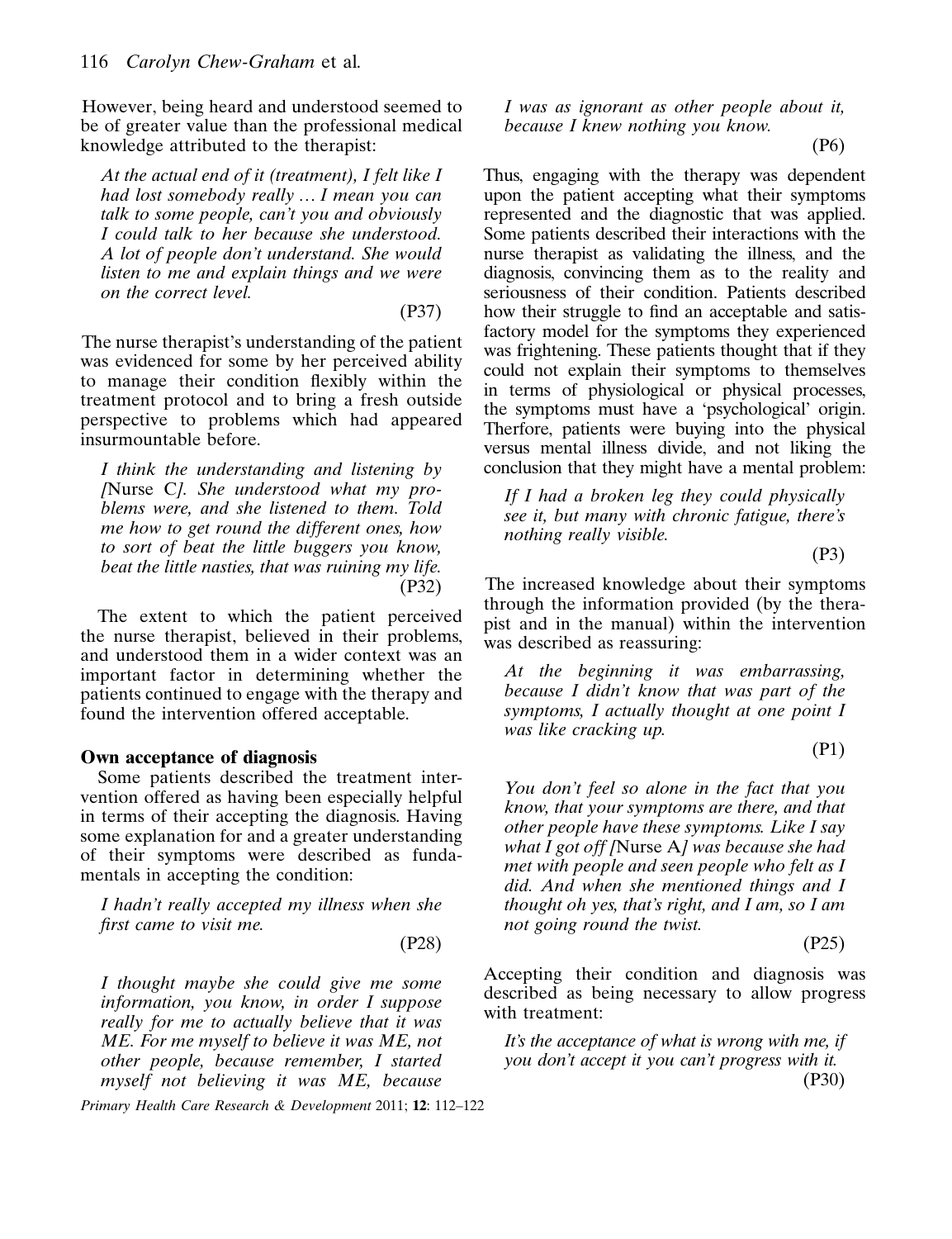Accepting their diagnosis was also key for some patients in terms of absolving them from guilt they felt about their reduced ability to perform activities and functioned as a means of enabling patients to feel they had permission to do less, leading to better control and management of their symptoms.

I think I sort of denied there was anything wrong with me, so I kept pushing on when  $\overline{I}$ knew that after I had done so much I would crash, and it was seeing Nurse B that gave me an understanding that I have to take a step back and slow down  $\ldots$  I have learnt to not punish myself.

(P30)

Thus, acceptance of the label of CFS, either before referral into the trial, or through discussion of the therapy offered (by the nurse therapist and the trial treatment manual), enabled the patient to believe that the intervention might be appropriate for them.

#### Acceptance of the model

The third factor that emerged as key in engagement in the intervention was acceptance of the model of the condition (CFS/ME) implied by the treatment offered. Whether or not patients perceived the nurse therapist as having a model of the illness, which matched with their own was vitally important. If the model presented either provided no challenge to, or matched, the patient's existing illness model, then the treatment intervention helped them formulate their existing model in clearer terms:

A lot of this seemed sort of common sense really like not sleeping in the daytime and stuff but I don't know, having someone discuss it with me did make me more aware of it I think. (P5)

Other patients described the treatment intervention as providing a model for their condition where there had been none previously. There were frequent descriptions of how the treatment intervention had resulted in patients' better understanding of the condition.

She explained all about CFS and the physiology of it really, which was the first time really that I understood why my energy was so low, so that made a lot of sense.

(P38)

Where patients adopted the model presented in the intervention, their reasoning for doing so was based on the extent to which the model presented was resonant with their own experience of the illness and the extent to which the patient perceived the model as making sense:

It hit me, because everything that went in there, it was amazing, it was like, This is Your Life  $\ldots$  Everything she said, in those paragraphs, [in the patient manual] was regarding my illness.

(P32)

When patients rejected the rationale for the treatment offered, there were a number of reasons given for this. Some patients held models of the illness before treatment, which were contradictory to that being presented by the nurse therapist and remained unconvinced by the PR model and the rationale for the treatment intervention that it provides.

What I have got is not just a reconditioning problem, I have got something where there is damage and a complete lack of strength actually getting into the muscles and you can't work with what you haven't got in terms of energy. (P10)

I think my main reason is the fundamental theory behind it [the treatment model offered] just disregards it as illness.

(P3)

Some patients regarded the treatment intervention as unsuitable for them because they perceived their condition as being individual and unique and, importantly, not amenable to treatment. These patients described themselves as experts in their own condition, and did not feel that there was anything new they could usefully learn about the condition.

But the other thing that upsets me about that is that when the nurse came round and explained the theory to me, it was sold to me as fact, this is what is happening, there was no element of this is actually quite a contentious issue, I have done some research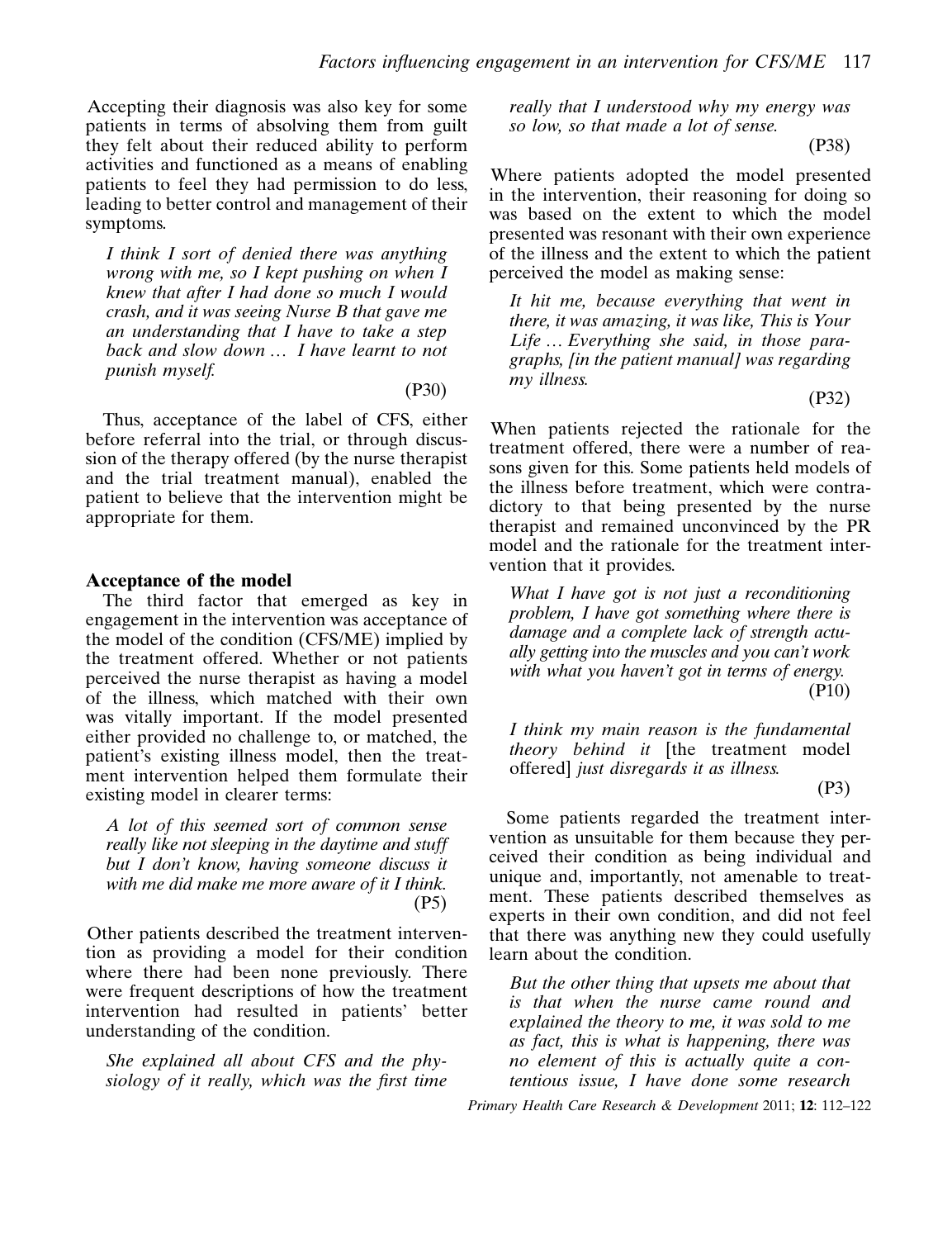since and found evidence supporting both camps and there was no part of that session that said there are some people that don't believe this.

(P3)

Well I am like 17 years on so I have already learnt I have to get on with it and live with it really.

(P20)

Several patients held a model of the illness, which implied that activity was potentially damaging, so patients were fearful of relapse.

Well the sections here [in the manual], I have marked them, like the section here that I didn't really agree with and I tried to tell her that I didn't agree, erm, like it says there is no hidden disease, I think there could be something that they haven't found you know. But activity/exercise cannot harm you, I think it can harm you, if you are not good and you really, really push yourself you can relapse, definitely. And I did try to tell her that, but I think she was, rigid to the book and she thought that was exact, I didn't.

In addition, patients who could not work the management plan into their everyday life felt that it was not a workable model:

Well it sounded logical. But applying it, I think you needed not to have anything else going on in your life, particularly out of the ordinary, to be able to apply it properly and really stick to it.

(P23)

(P20)

It is unworkable in my opinion. From, I mean I went into this feeling very positive, feeling that I understood the theory, and feeling that it made sense and its something that I wanted to work for me and it was good for me because it made me think right I can take this into my own hands, I can make myself better, but I don't believe the fundamentals are right and you know, one of the most documented things about this illness is the delayed effect of activity and you know that is quite a basic principle and so is the

Primary Health Care Research & Development 2011; 12: 112–122

principle of resting for 10 minutes and then you know you are within your limits and they don't go together at all.

(P3)

Thus, we suggest that a patient needs to feel that they are believed and understood by the therapist before engaging in the treatment offered. Engagement can help the patient accept their own illness and formulate an adequate explanation for the symptoms experienced. If the patient's model of illness, either pre-existing or so formulated, is in agreement with that of the therapist, the patient feels further reassured that the therapist has a real and genuine understanding of them and their condition and thus continues to engage in the treatment. Similarly, where models of treatment match, the patient will engage with the intervention. If, however, there is no matching of the patient's model of the cause of their symptoms of the model of treatment offered, engagement and working with the intervention offered is unlikely.

#### **Discussion**

#### Summary of results

This paper draws together data from interviews with CFS/ME patients following their participation in a primary care trial nurse therapist delivered interventions for CFS/ME and identifies the factors described by the patients as key in influencing their level of engagement with one of these interventions, PR. This intervention was effective in the short-term, but the effect was not sustained (Wearden et al., 2010). The factors that seem to be important in engagement with the therapy are ensuring that the patient feels accepted and believed, that the patient accepts the diagnosis, and that the model of treatment offered to the patient matches the model held by the patient. If the patient holds a clearly incompatible model it is unlikely that the patient will engage with, and successfully complete, therapy. A number of respondents rejected the inflexibility of the presentation of the model, and this may be due to the intervention being presented within a randomised controlled trial, and may be less of an issue in development of a service based on this model of intervention, where more flexibility could be offered.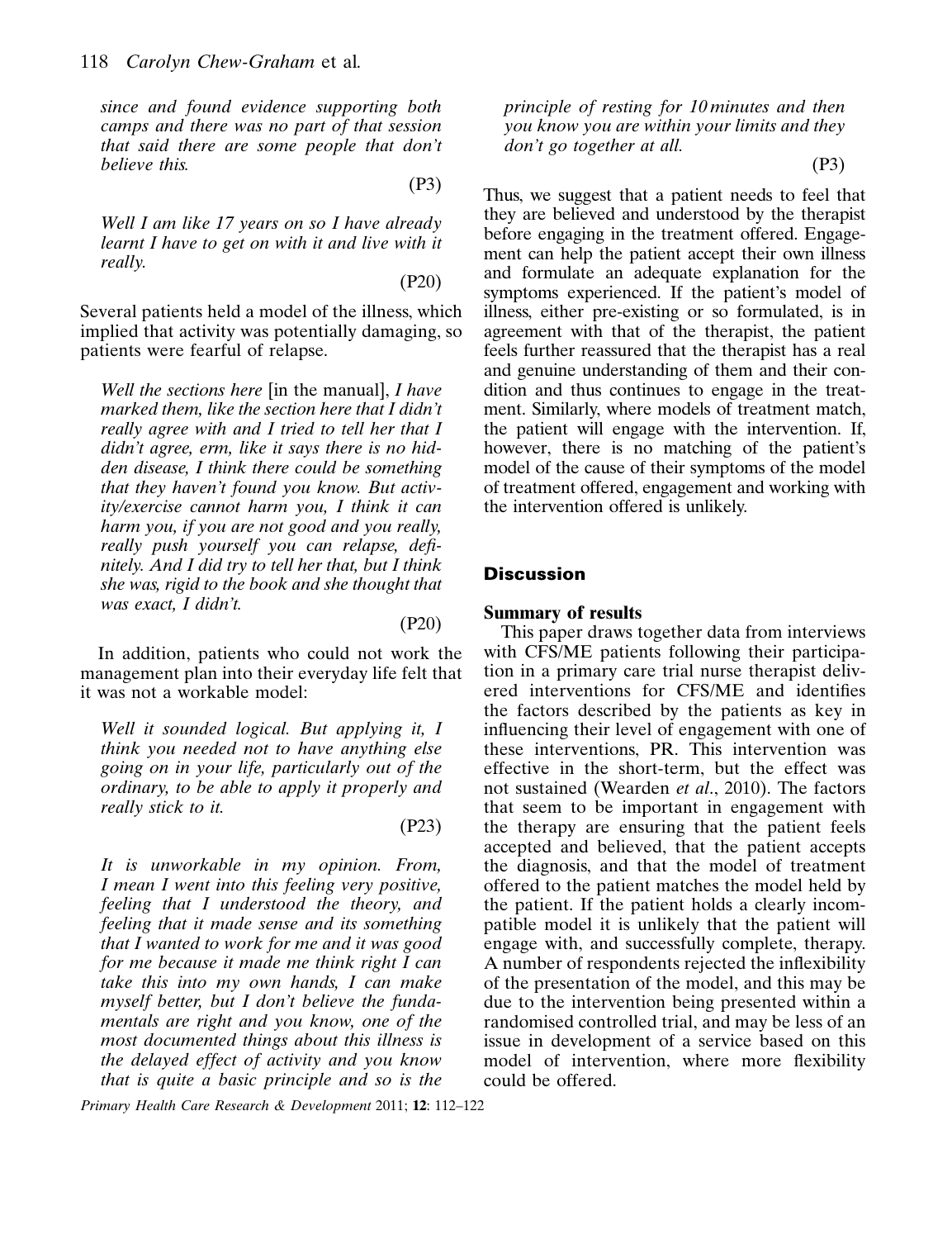#### Strengths and limitations of the study

Data are presented from interviews with patients who had received PR, a novel intervention as part of a randomised controlled trial, and thus the views are not necessarily generalisable to all patients with CFS/ME. In addition, all patients interviewed could have been said to have engaged to a certain extent as they had completed the intervention. Patients who had not entered or engaged in the study were not interviewed. Patients were recruited to the trial, however, from primary care across a wide geographical area (Wearden et al., 2006), and drawn from suburban, rural, and inner city areas (see Table 1). In addition, sampling was purposive to achieve mix of gender, age, postcode, and duration of illness (time since diagnosis), SF36 post-treatment and CALPAS scores. This purposive sampling enabled us to access a range of views, particularly from participants who had not improved (according to SF36) or were less engaged (according to CALPAS). Using authors from different professional and academic backgrounds is a recognised technique for increasing the trustworthiness of the analysis (Henwood and Pidgeon, 1992).

#### Comparison with previous literature

Our findings suggest that for treatment interventions to be successful in engaging people with CFS/ME, a number of points must be addressed. It is vital that the patient is believed. A recent systematic review of the expressed needs of people with CFS/ME suggests that patients need to first make sense of their symptoms and gain a diagnosis, and desire recognition of their needs, and respect and empathy from their service providers (Drachler et al., 2009). Our study confirms this. The scepticism displayed by some GPs about CFS/ME (Asbring and Närvänen, 2003; Raine et al., 2004) may be because they do not have a satisfactory model of the condition which convinces them of its reality as an illness and provides a potential rationale for management. Patients may be aware of the controversial nature of CFS/ME, and therefore particularly sensitive to being disbelieved, so may put their energies into convincing their doctors that their symptoms are real (Horton-Salway, 2001). If patients feel that their doctors do not really believe that they are ill, especially in the context of past lack of medical support or understanding, the patient–doctor relationship is likely to be undermined, and the patient may be left with a feeling of having nowhere to go (Chew-Graham et al., 2008).

An important aspect of the process of engaging patients and forming a therapeutic alliance with them is the development of an agreed model of the patients' problems, which provides the rationale for shared, collaborative goals for treatment. We know from other conditions that when patients and their doctors share an explanatory model, patients are more satisfied with their treatment (Callan and Littlewood, 1998). Furthermore, there is some evidence that when treatment is in accordance with patients beliefs about depression, they are more likely to engage in it (Elkin et al., 1999). Previous work with the pragmatic rehabilition model has shown that it can be very effective in helping patients to get better (Powell *et al.*, 2001), but this study suggests that if the model is not believed by patients, it is less effective (Wearden et al., 2010). Our data suggest that for those patients who were struggling to develop a coherent model of their own, or who had a personal model which was unacceptable or unsatisfactory to them, the simple provision of the PR model could be immensely helpful. But for those patients who had a firmly held pre-existing model of CFS/ME, the mere exposure to an alternative formulation was unlikely to result in the acceptance of the new model in the absence of therapeutic work to convince them of its utility or 'socialise' them to that model (Roos and Wearden, 2009). In accordance with Leventhal's model (Leventhal et al., 1984), one factor that is likely to influence the acceptability of an externally provided model is the extent to which it resonates with patients' own personal symptom experiences.

In our analysis, we distinguished between the themes of 'feeling believed' and 'accepting the diagnostic label'. 'Feeling believed' refers to the patient's sense of being really understood and accepted by the therapist, not just in terms of the symptoms experience but also in more general terms. The invisibility of the condition allied with its chronicity may mean that patients have, before treatment, encountered scepticism from outsiders, with even the concern of those initially sympathetic wearing thin over time. 'Feeling believed' refers to the patient's sense that, through the establishment of a warm and empathetic therapeutic alliance, the therapist really understands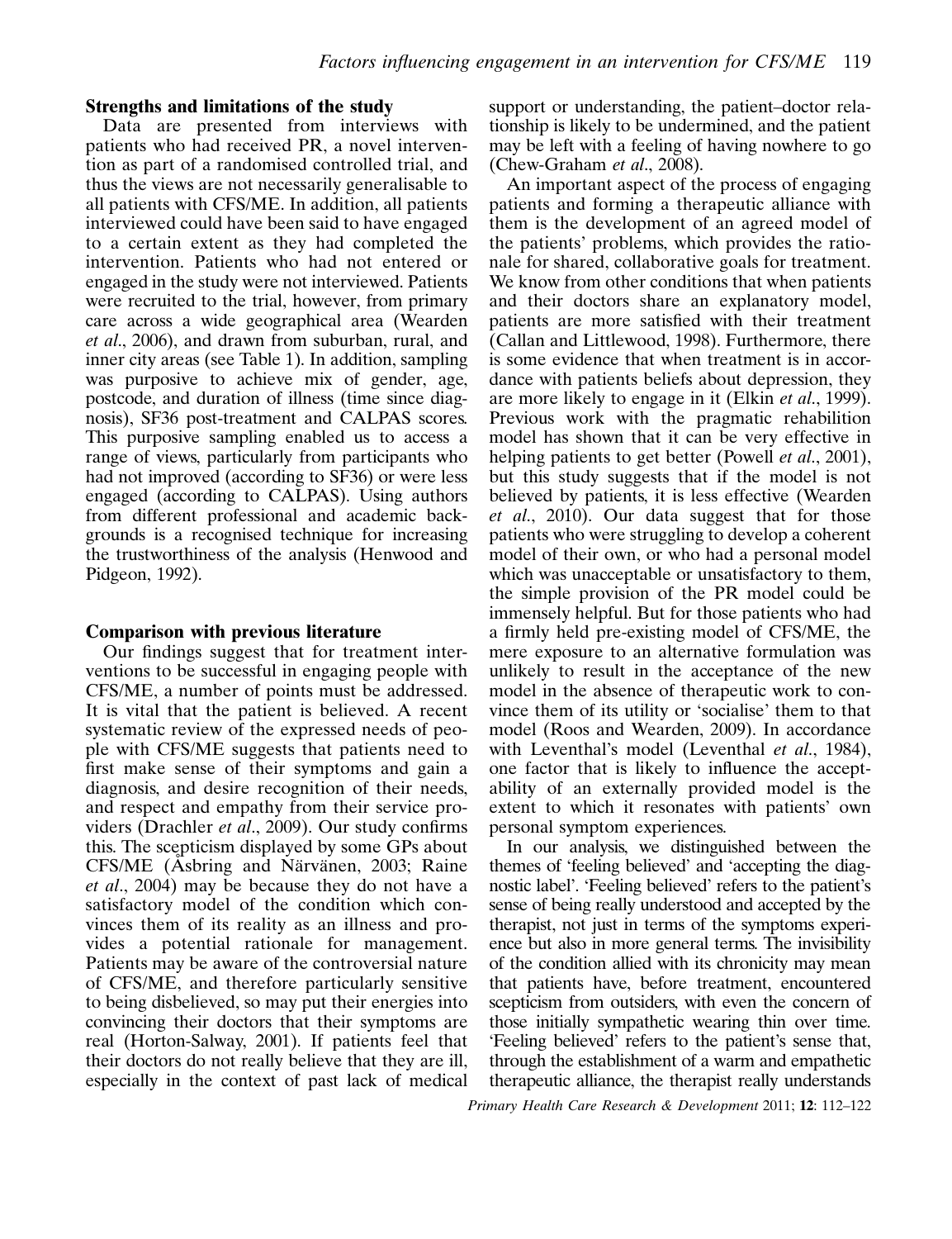them as an individual with their particular symptoms and life circumstances. Our analysis would suggest that it is only at the point at which this is achieved that the patient can begin to examine their own symptoms and condition with a view to 'accepting the diagnosis'. Although 'feeling believed' is likely to involve the patient presenting their story to the therapist and necessitate an appropriate empathetic response from the therapist, accepting the diagnostic label involves a more collaborative approach between the therapist and patient, with the patient accepting the symptoms they are experiencing as real, valid, and a result of having CFS/ME. Faced with ongoing disbelief as to the reality of their illness condition, CFS/ME patients may themselves begin to question the authenticity of their condition, with implications for patients' self-identity (Dickson et al., 2007). Patients who engaged with the intervention described here commented on the novel experience of being fully understood as a very positive and important element of their experience of treatment and highlighted the importance of accepting the condition before progress in treatment was possible. A vital role for the GP is to negotiate and prepare a patient for referral, thus with CFS/ME the GP must believe that the diagnostic label is helpful and that any referral for treatment is potentially valuable. Our previous work (Chew-Graham et al., 2008) suggests that this is not the case.

A further factor influencing the extent to which interventions are perceived as acceptable by patients is the degree to which the models of the illness held by patient and clinician match. The association between beliefs about illness and illness outcomes is well established (Hagger and Orbell, 2003) and interventions need to take into account existing beliefs, patient's past experience and prior ways of managing illness. If the GP does not have a model of illness for CFS/ME, has difficulty or reluctance in making the diagnosis of CFS/ME (Chew-Graham et al., 2010) then successful initial management in primary care and appropriate referral will be unlikely.

#### Clinical implications

This study has important implications, not just for the management of people with CFS/ME, but also for the patients with other medically unexplained symptoms (MUS), or psychological symptoms that are not easily categorised by current diagnostic

Primary Health Care Research & Development 2011; 12: 112–122

systems. Given that the Improving Access to Psychological Therapies (IAPT) initiative (Department of Health, 2008) is being proposed as a model for dealing with patients with MUS, these findings are relevant to the referral pathways and treatment models offered.

GPs need to be able to communicate convincingly to patients that their experience is believed and to work with patients to come to an agreed diagnosis before referral is initiated. In addition, GPs need the skills to explore the patient's illness cognitions to ensure they align with the therapy, otherwise any referral is unlikely to be helpful. For services, the implication is that before any therapy offered, it is important to first elicit a patient's perceptions and understand the model they hold of their illness.

#### Acknowledgements

This paper is written by the authors on behalf of the FINE Trial Group: FINE Trial Group consists of: Colette Bennett, Richard Bentall, Laura Booth, Joanna Brooks, Greg Cahill, Anna Chapman, Carolyn Chew-Graham, Susan Connell, Christopher Dowrick, Graham Dunn, Deborah Fleetwood, Laura Ibbotson, Diana Jerman, Karina Lovell, Jane Mann, Richard Morriss, Sarah Peters, Pauline Powell, David Quarmby, Gerry Richardson, Lisa Riste, Alison Wearden, and Jennifer Williams. We are indebted to all the patients who took part in the study and to Greg Cahill who undertook some of the data collection.

#### Funding

Funding body: Medical Research Council G200212 [ISRCTN 74156610]. \*FINE trial: fatigue intervention nurse evaluation – a multi-centred Medical Research Council (MRC) funded randomised control trial. The views expressed are those of the authors and not necessarily those of the funders.

#### Competing interests:

None declared.

#### Ethical approval

This study had been reviewed and approved by the Eastern MREC (reference 03/5/62) and had PCT R&D approval.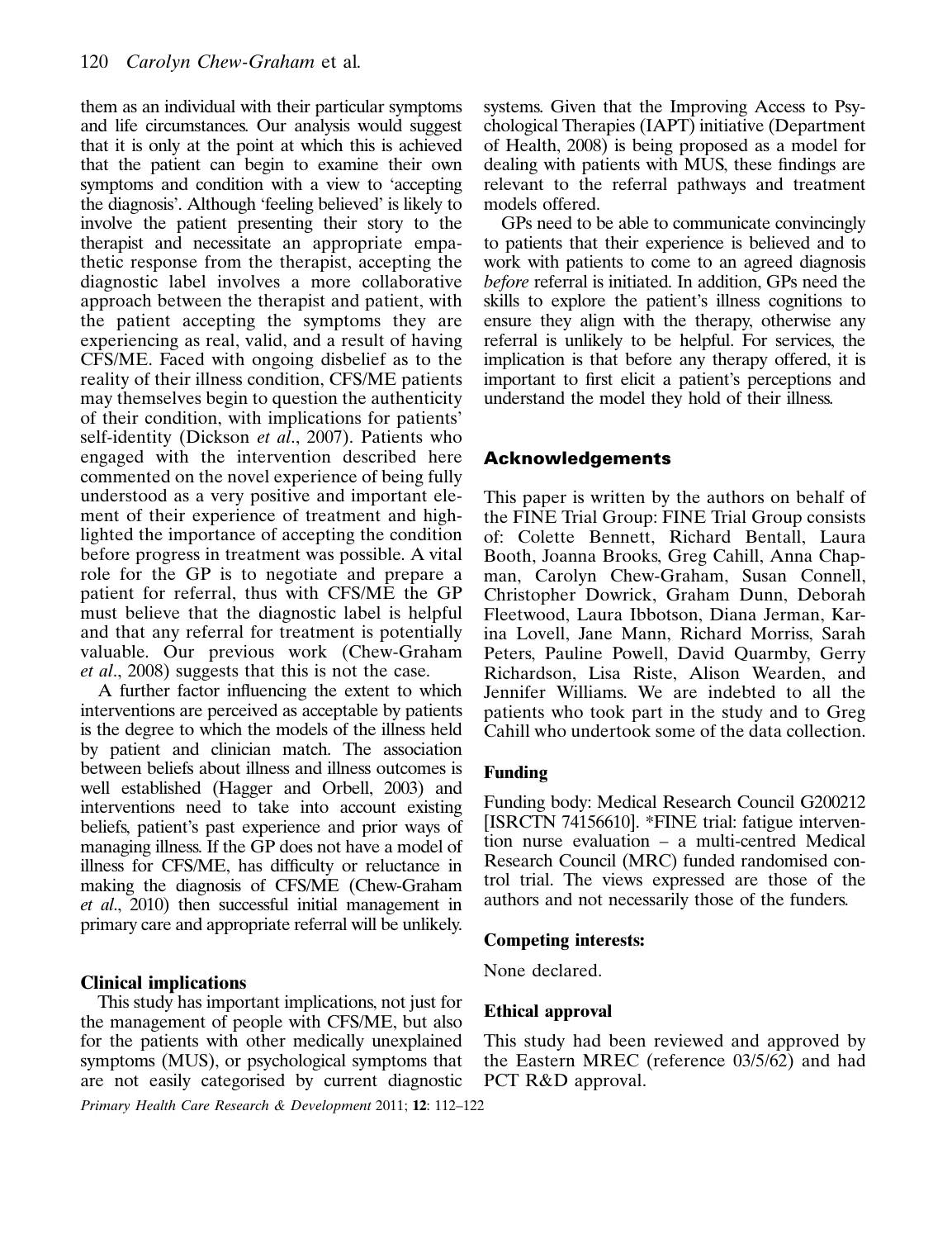#### Author's contributions

CCG designed and managed this qualitative study. She contributed to the data collection and analysis and drafted the paper. She is guarantor for the study and paper. JB contributed to recruitment of patients, data collection, and analysis and writing the paper. AW and CD contributed to data analysis and writing the paper. SP designed and managed this qualitative study and contributed to the data collection and analysis and writing the paper. All authors read and approved the final manuscript.

#### References

- Asbring, P. and Närvänen, A.L. 2003: Ideal versus reality: physicians' perspective on patients with chronic fatigue syndrome (CFS) and fibromyalgia. Social Science and Medicine 57, 711–20.
- Ax, S., Gregg, V.H. and Jones, D. 1997: Chronic fatigue syndrome: sufferers' evaluation of medical support. Journal of the Royal Society of Medicine 90, 250–54.
- Callan, A. and Littlewood, R. 1998: Patient satisfaction: ethnic origin or explanatory model? International Journal of Social Psychiatry 44, 1–11.
- CFS/ME WG. 2002: A report of the CFS/ME Working Group: Report to the Chief Medical Officer of an Independent Working Group. London: Department of Health. Retrieved from http://www.dh.gov.uk/assetRoot/04/06/49/45/04064945.pdf
- CFS/ME Service Investment Programme Report. 2004–2006: Published by the Peninsula Medical School. Retrieved from http://www.cfspod.net/
- Chalder, T., Berelowitz, G., Pawlikowska, T., Watts, T., Wessely, S., Wright, D. and Wallace, E.P. 1993: Development of a fatigue scale. Journal of Psychosomatic Research 37, 147–53.
- Chambers, D., Bagnall, A.M., Hempel, S. and Forbes, C. 2006: Interventions for the treatment, management and rehabilitation of patients with chronic fatigue syndrome/ myalgic encephalomyelitis: an updated systematic review. Journal of the Royal Society of Medicine 99, 506–20.
- Chew-Graham, C.A., Dowrick, C., Wearden, A., Richardson, V. and Peters, S. 2010: Making the diagnosis of CFS/ME in primary care: a qualitative study. BMC Family Practice 11, 16.
- Chew-Graham, C.A., Cahill, G., Dowrick, C., Wearden, A. and Peters, S. 2008: Use of multiple sources of evidence about CFS/ME in primary care consultations. Annals of Family Medicine 6, 340–48.
- Cooper, L. 1997: Myalgic encephalomyelitis and the medical encounter. Sociology of Health and Illness 19, 17–37.
- Department of Health. 2008: Improving access to psychological therapies. Retrieved 27 January 2010 from www.iapt.nhs.uk
- Deary, V., Chalder, T. and Sharpe, M. 2007: The cognitive behavioural model of medically unexplained symptoms:

a theoretical and empirical review. Clinical Psychology Review 27, 781–97.

- Dickson, A., Knussen, C. and Flowers, P. 2007: Stigma and the delegitimation experience: an interpretative phenomenological analysis of people living with chronic fatigue syndrome. Psychology and Health 22, 851–67.
- Drachler, M., Leite, J., Hooper, L., Hong, C., Pheby, D., Nacul, L., Lacerda, E., Campion, P., Killet, A., McArthur, M. and Poland, F. 2009: The self-expressed needs of people with chronic fatigue syndrome/myalgic encephalomyelitis: a systematic review. BMC Public Health 9, 458.
- Edmonds, M., McGuire, H. and Price, J. 2004: Exercise therapy for chronic fatigue syndrome. Cochrane Database of Systematic Reviews, CD003200.
- Elkin, I., Yamaguchi, J.L., Arnkoff, D.B., Glass, C.R., Sotsky, S.M. and Krupnick, J.L. 1999: Patient treatment fit and early engagement in therapy. Psychotherapy Research 9, 437–51.
- Fukuda, K., Strauss, S.E., Hickie, I., Sharpe, M.C., Dobbins, J.G., Komaroff, A., Schluederberg, A., Jones, J.F., Lloyd, A.R., Wessely, S., Gantz, N.M., Holmes, G.P., Buchwald, D., Abbey, S., Rest, J., Levy, J.A., Jolson, H., Peterson, D.L., Vercoulen, J.H.M.M., Tirelli, U., Evengard, B., Natelson, B.H., Steele, L., Reyes, M. and Reeves, W.C. 1994: The chronic fatigue syndrome: a comprehensive approach to its definition and study. Annals of Internal Medicine 121, 953–59.
- Hagger, M. and Orbell, S. 2003: A meta-analytic review of the common-sense model of illness representations. Psychology and Health 18, 141–84.
- Henwood, K.L. and Pidgeon, N.F. 1992: Qualitative research and psychological theorizing. British Journal of Psychology 83, Pt 1, 97–111.
- Horton-Salway, M. 2001: Narrative identities and the management of personal accountability in talk about ME: a discursive psychology approach to illness narrative. Journal of Health Psychology 6, 247–59.
- Leventhal, H., Nerenz, D.R. and Steele, D.F. 1984: Illness representations and coping with health threats. In A. Singer and J. Singer (editors), A handbook of psychology and health. Hilldsale, NJ: Erlbaum, pp. 219–52.
- Malterud, K. 2001: Qualitative research: standard, challenges and guidelines. Lancet 358, 483–88.
- McCrone, P., Darbishire, L., Ridsdale, L. and Seed, P. 2003: The economic cost of chronic fatigue and chronic fatigue syndrome in UK primary care. Psychological Medicine 33, 253–61.
- Moss-Morris, R. and Hamilton, W. 2010: Pragmatic rehabilitation for chronic fatigue syndrome: has a shortterm benefit, but supportive listening does not. British Medical Journal 340, c1799.
- National Institute for Health and Clinical Excellence. 2007: Clinical guideline CG53. Chronic fatigue syndrome/myalgic encephalomyelitis (or encephalopathy): diagnosis and management. London: NICE. Retrieved from http:// guidance.nice.org.uk/CG53
- Peters, S., Wearden, A., Dowrick, C., Brocki, J., Lovell, K., Cahill, G., and Chew-Graham, C. Challenges of nurse delivery of psychological interventions for long-term